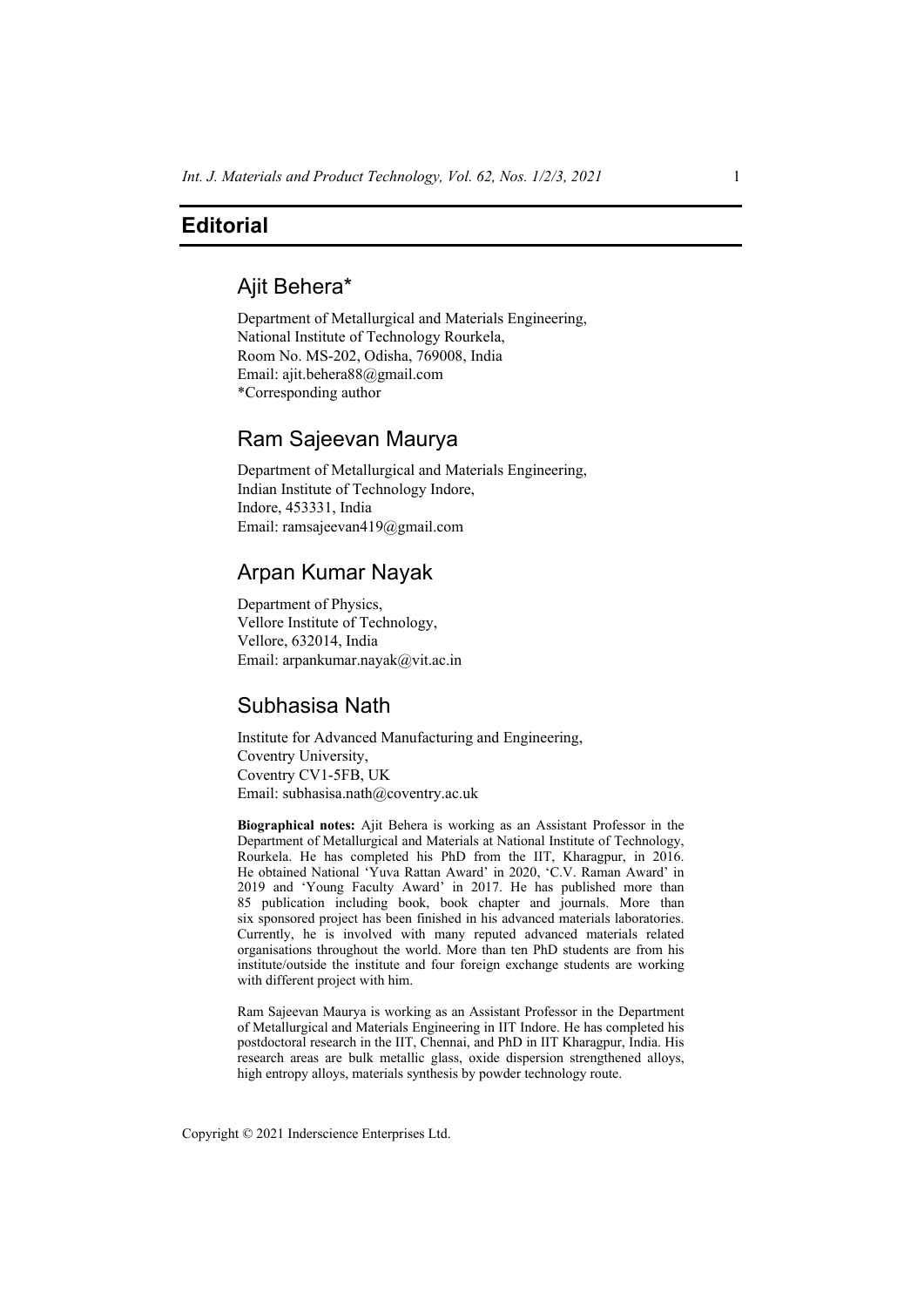Arpan Kumar Nayak is working as an Assistant Professor in the VIT Vellore. He has completed his postdoctoral research in the Hanyang University and PhD in IIT Kharagpur. He is working as editorial board in two journals, *Nanoscale Reports* and *Journal of Applied Physics and Engineering*.

Subhasisa Nath started working as a Research Associate at the Centre for Manufacturing and Materials Engineering at Coventry University in March 2017. He has been associated in the field of laser material processing and plasma material processing for over seven years. He completed his PhD in the IIT, Kharagpur, India, in 2015. He then joined as a researcher at the University of Chester, UK and worked there over a year. His ongoing research involvements are related to laser surface engineering and laser-based micro and nano-manufacturing techniques. His interest lies in extracting material information at atomic level using X-ray diffraction and electron microscopy.

Emerging materials technologies are primarily dependent on materials processing and their behaviour. Various techniques in materials processing can improve the traditional application limit. This special issue theme is based on the scenario of the current materials. This aims to inform industrialists and researchers from different organisations concerned with the processing of new materials, characterisation of that advanced materials with new technologies that can yields new products. Similar to standard 3D printing, additive manufacturing (AM) enables the creation of custom parts with complex geometries and little waste. Reducing material waste provides cost reduction for high-end products in AM. Among various techniques, the LENS technique has been discussed in this issue with the optimisation properties by the help of artificial neural networks (ANN). Piezoelectricity is exploited in a number of useful applications such as sound production and detection, piezoelectric inkjet printing, high-voltage generation, clock generator in electronics, microbalances, to drive an ultrasonic nozzle and the ultra-fine focus of optical assemblies. Material selection and parametric modelling of piezoelectric energy harvesting materials is essential, which has been discussed here. Graphene is a carbon-based non-material, it holds many promise for advanced applications such as anti-corrosion coatings and paints, ultra-fast electronics, ultra-sensitive sensors, flexible displays, efficient solar panels, faster DNA sequencing, drug delivery, and more. Graphene proved to be stronger than steel but extremely flexible and electrons could pass through it at high speeds. It is not easy to produce graphene in high grades with decent quality. Considering that graphene is non-toxic and different from hazardous materials such as carbon, a small amount is expected to be produced and used, which has proven safe to manufacture. Graphene plays an important role in improving the functional property of structural materials such as coatings and reinforced composites. Smart materials at the nanoscale are the focus point in today's age. Among all physical deposition processes, the magnetron sputtering technique provides a better dense smart product, for example, a NiTi thin film. Microalloying is a process to enhance the properties of materials. Microalloyed steel is a type of alloy steel that contains small amounts of alloying elements (0.05% to 0.15%), including niobium, vanadium, titanium, molybdenum, zirconium, boron, and rare earth metals. They are used to refine the microstructure of the grain or facilitate precipitation hardening. Hot rolled high carbon Nb microalloyed steel plate has been discussed here. The sonotrode is a tool in ultrasonic welder to improve the volumetric properties. The weld component that comes into direct contact and supplies the energy to the metallic materials to be welded and the effect of